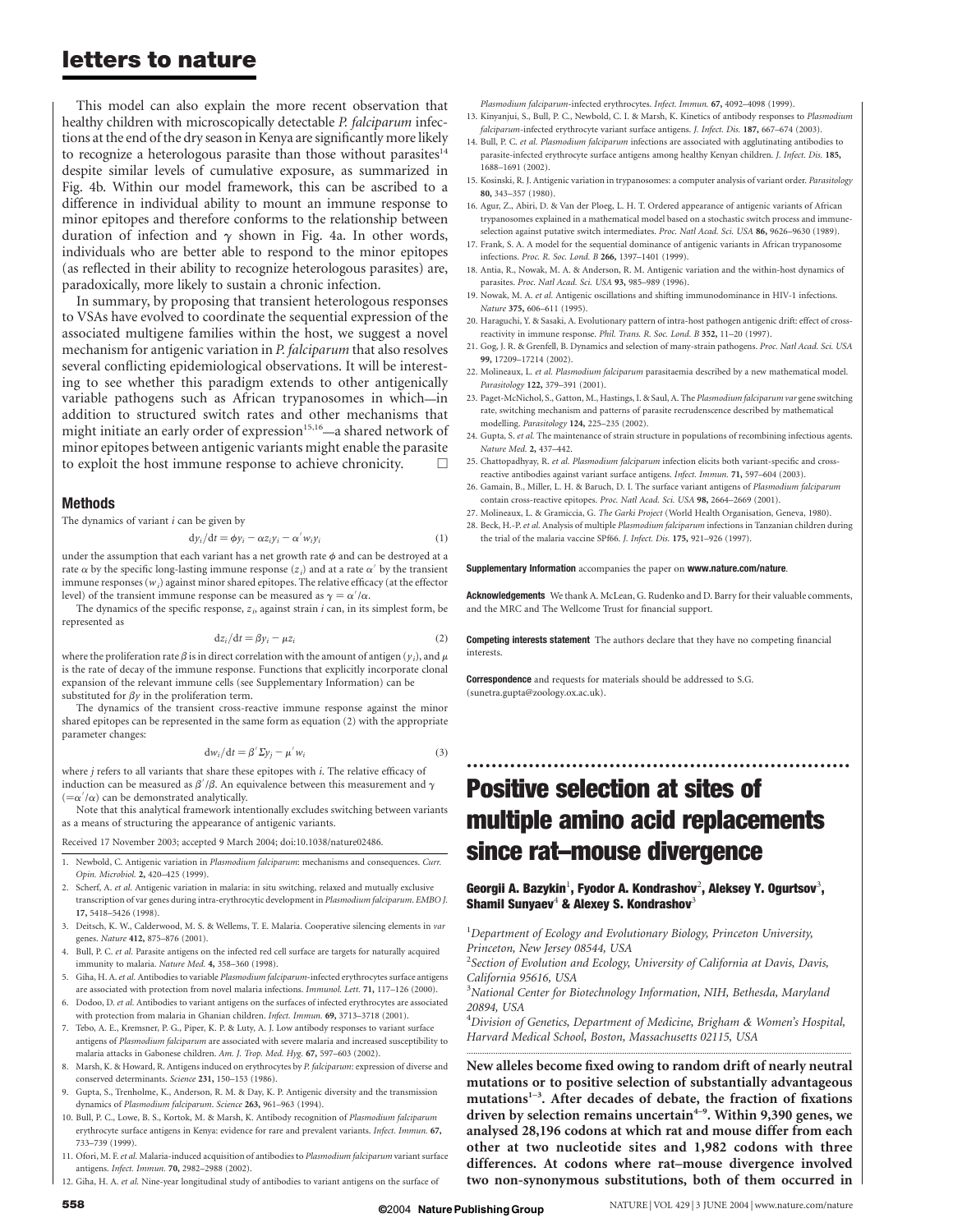the same lineage, either rat or mouse, in 64% of cases; however, independent substitutions would occur in the same lineage with a probability of only 50%. All three non-synonymous substitutions occurred in the same lineage for 46% of codons, instead of the 25% expected. Furthermore, comparison of 12 pairs of prokaryotic genomes also shows clumping of multiple nonsynonymous substitutions in the same lineage. This pattern cannot be explained by correlated mutation or episodes of relaxed negative selection, but instead indicates that positive selection acts at many sites of rapid, successive amino acid replacement.

We aligned 9,390 triplets of orthologous genes from rat, mouse and human. Among the 2,999,920 homologous rat and mouse codons within these genes, 83.30% were identical, and 15.70%, 0.94% and 0.07% differed at one, two and three nucleotide sites, respectively (no-, one-, two- and three-substitution codons). The average evolutionary distances between mouse and rat are 0.22 at synonymous sites  $(K_s)$  and 0.04 at non-synonymous sites  $(K_n)$ , in agreement with previous estimates<sup>10</sup>. We assume that at an  $i$ -substitution codon, exactly  $i$  substitutions occurred after the divergence of rat and mouse lineages from their last common ancestor (the rat–mouse last common ancestor (RMCA)), because non-parsimonious evolutionary paths between such a close pair of species must be rare<sup>2</sup>.

The RMCA codon is revealed exactly by the homologous human codon 'H' if no substitutions occurred on the path connecting these codons. Even after synonymous substitutions, H still reveals the amino acid encoded by the RMCA codon. As the  $K_s$  and  $K_n$  between human and rat or human and mouse is  $\sim$ 0.5 and  $\sim$ 0.1, respectively<sup>10</sup>, we expect  $\sim 60\%$  of human codons to coincide with the RMCA exactly and  $\sim80\%$  to encode the same amino acid. In fact, among no-substitution codons, H coincides with the codon present in rat 'R' and mouse 'M' in 69% of cases, and encodes the same amino acid, with or without synonymous substitutions, in 90% of cases.

At 71% of one-substitution codons, H coincides with either M or R, and at 74% of one-substitution codons, H encodes the same amino acid as M and/or R. In such cases we assume that H reveals the RMCA codon or, at least, the amino acid it encodes. Otherwise, RMCA remains unknown. We assume that the nucleotide (amino acid) substitution occurred in the rat lineage if H coincides (encodes the same amino acid) with M, and in the mouse lineage if H coincides (encodes the same amino acid) with R (Table 1).

Let us now consider the 28,196 two-substitution codons (Table 2). Among them rat and mouse differ from each other by: two synonymous substitutions (such codons encode either arginine or leucine; for example, TTA versus CTG) at 1,635 codons; one synonymous and one non-synonymous substitution (for example, CCC versus CAT) at 14,935 codons; none or one synonymous substitution and one or two non-synonymous substitutions depending on their order (for example, ACG versus AAT) at 4,417 codons; two non-synonymous substitutions or two synonymous substitutions depending on their order (for example, AGG versus CGT) at 715 codons; and two non-synonymous substitutions (for example, AAA versus AGT) at 6,146 codons. The two substitutions at a codon could occur in the rat lineage (pattern 0), the mouse lineage (pattern 2), or in both lineages (pattern 1). Accordingly, the

RMCA codon would coincide with mouse codon M (pattern 0), rat codon R (pattern 2) or with one of the two intermediate codons  $I_1$ and  $I_2$  (pattern 1; for example, if the rat codon is AAG and the mouse codon is CCG, the intermediate codons are ACG or CAG; for some rat–mouse codon pairs, only one intermediate codon is possible because the other one is a stop codon). When H coincides (or encodes the same amino acid) with M, R,  $I_1$  or  $I_2$ , we assume that it reveals the RMCA codon or, at least, the amino acid it encoded. This was the case for 57% and 62% of codons, respectively. Otherwise, RMCA and the pattern remain unknown.

If the two substitutions were independent (implying that neither of the intermediate codons is a stop codon) and equally common in rat and mouse lineages (Table 1), frequencies of patterns 0, 1 and 2  $(P_0, P_1 \text{ and } P_2)$  would be 25%, 50% and 25%, respectively. This is approximately the case when one or both substitutions at a codon were synonymous (Table 2). In contrast, when both substitutions were non-synonymous, we observed a large excess of the frequencies of patterns 0 and 2; that is, of codons where both substitutions occurred within the mouse or the rat lineage. This excess is significant both in comparison with the expected 25:50:25 ratio (chi-square,  $P < 0.001$ ) and in comparison with the pattern in codons with two synonymous substitutions (chi-square,  $P < 0.001$ ). Substantial clumping of non-synonymous substitutions within the same lineage only exists when both substitutions affect the same codon (Supplementary Fig. 1).

Analysis of 1,982 three-substitution codons reveals an even more marked clumping effect (Table 3). For each such codon we need to consider, in addition to R and M, six intermediate codons, three of which differ from R by one substitution  $(J_1, J_2, J_3)$  and three of which differ from R by two substitutions  $(K_1, K_2, M_3)$ . When the RMCA codon coincides with M, a K codon, a J codon or R the corresponding number of substitutions that occurred in the rat lineage are 3, 2, 1 and 0, respectively (patterns  $\alpha$ ,  $\beta$ ,  $\gamma$  and  $\delta$ ). If the substitutions occurred independently, the ratio of the numbers of codons with patterns  $\alpha$ ,  $\beta$ ,  $\gamma$  and  $\delta$  would be 1:3:3:1. However, a twofold excess of patterns  $\delta$  and  $\alpha$  is observed, which increases with the contribution of non-synonymous substitutions into rat–mouse divergence. Indeed, this excess is significantly higher when only 0–3 possible paths involve synonymous substitutions than when 4–6 paths involve them (chi-square,  $P < 0.001$ ).

Could this clumping be an artefact? There are two possible sources of error. More than two substitutions may have occurred at a two-substitution codon since rat–mouse divergence. However, if the true number of substitutions at a codon was three, treating it as a two-substitution codon only underestimates the clumping. Indeed, we record pattern 0 (or 2) when H coincides with M (or R), and the presence of an extra substitution on the rat–mouse evolutionary path in such cases implies that three (instead of just two) substitutions occurred within the rat (or mouse) lineage. Clumping can be overestimated only with four or more substitutions at a two-substitution codon, but high degrees of nonparsimony must be very rare for rat and mouse. Furthermore, biased misidentification of RMCA is feasible. We compared data on false excess codons (where evolution on the RMCA–human path may inflate the observed  $P_0$  and  $P_2$ ) and on false deficit codons (where this evolution may cause underestimation of  $P_0$  and  $P_2$ (Supplementary Information)). The excess of patterns 0 and 2

| Table 1 Divergence at codons where rat and mouse differ at one nucleotide site |                                  |                                  |                                  |  |  |
|--------------------------------------------------------------------------------|----------------------------------|----------------------------------|----------------------------------|--|--|
| Parameter                                                                      | Substitution in rat lineage      | Substitution in mouse lineage    | RMCA unknown                     |  |  |
| Synonymous substitution<br>Non-synonymous substitution                         | 143,405 (51.2%)                  | 136,475 (48.8%)                  | 88,153 (24.0%)                   |  |  |
| Nucleotide-level pattern<br>Amino-acid-level pattern                           | 27,305 (50.4%)<br>38,019 (50.3%) | 26,868 (49.6%)<br>37,583 (49.7%) | 48,692 (47.3%)<br>27,263 (26.5%) |  |  |

Frequencies in the first two columns are only within codons where the RMCA is known, either at the nucleotide level or, at least, at the amino acid level (see text).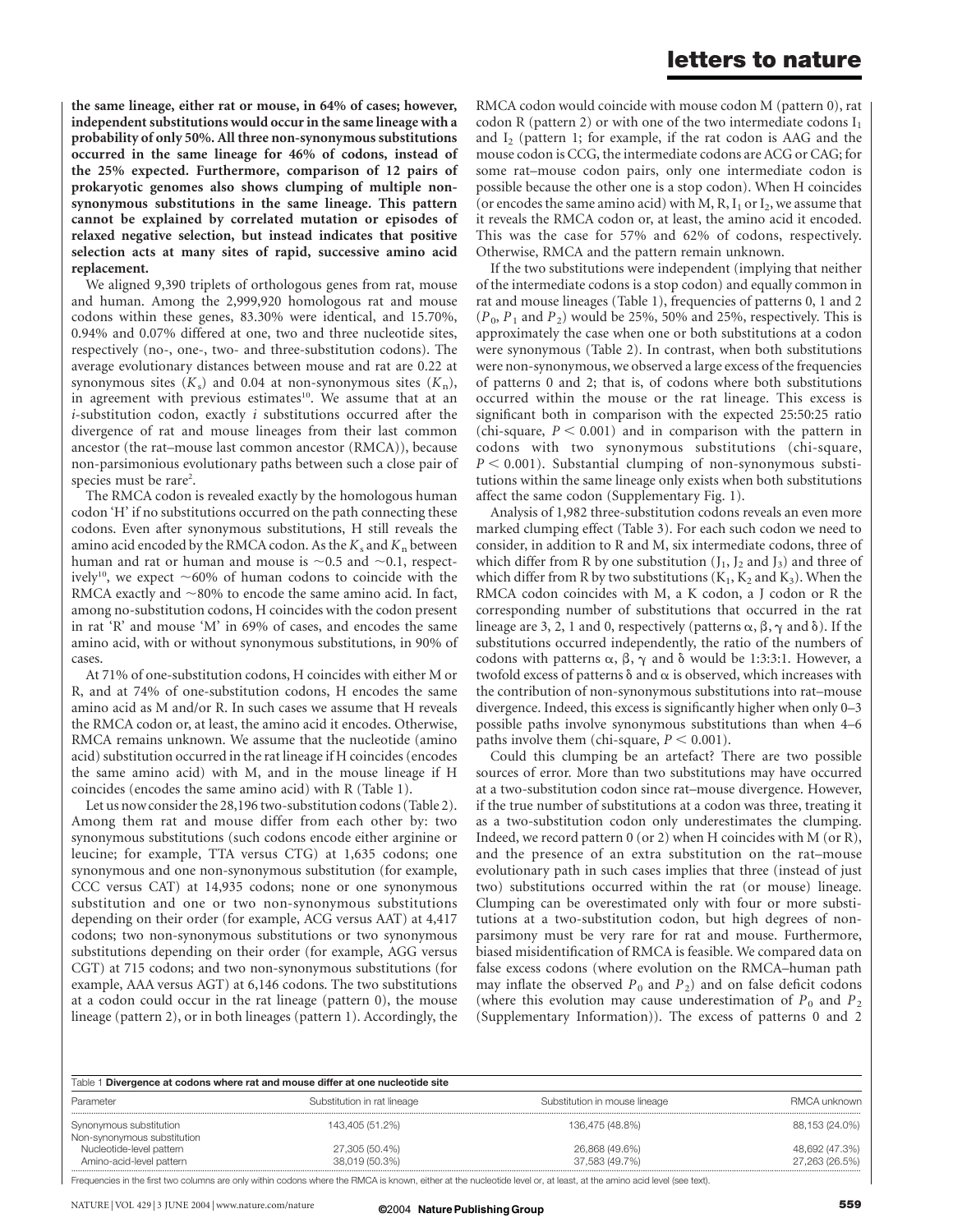| Table 2 Divergence at codons where rat and mouse differ at two nucleotide sites                                             |                                      |                                     |                                        |                              |  |
|-----------------------------------------------------------------------------------------------------------------------------|--------------------------------------|-------------------------------------|----------------------------------------|------------------------------|--|
| Parameter                                                                                                                   | Both substitutions<br>in rat lineage | One substitution<br>in each lineage | Both substitutions<br>in mouse lineage | RMCA unknown                 |  |
| Two synonymous substitutions<br>One synonymous and one non-synonymous substitution,<br>neither intermediate codon is a stop | 401 (29.0%)<br>2.449 (27.4%)         | 638 (46.1%)<br>4.237 (47.4%)        | 346 (25.0%)<br>2,258 (25.3%)           | 250 (15.3%)<br>5,900 (39.7%) |  |
| One synonymous and one non-synonymous substitution,<br>one intermediate codon is a stop                                     | 16 (30.8%)                           | 20 (38.5%)                          | 16 (30.8%)                             | 57 (52.3%)                   |  |
| Two synonymous or two non-synonymous substitutions                                                                          | 130 (28.6%)                          | 197 (43.4%)                         | 127 (28.0%)                            | 261 (36.5%)                  |  |
| None or one synonymous substitution, two or one<br>non-synonymous substitutions                                             | 731 (32.3%)                          | 815 (36.0%)                         | 719 (31.7%)                            | 2,152 (48.7%)                |  |
| Two non-synonymous substitutions, one intermediate<br>codon is a stop, amino-acid-level pattern                             | 78 (38.1%)                           | 57 (27.8%)                          | 70 (34.2%)                             | 125 (37.9%)                  |  |
| Two non-synonymous substitutions, neither intermediate<br>codon is a stop                                                   |                                      |                                     |                                        |                              |  |
| Nucleotide-level pattern<br>Amino-acid-level pattern at codons:                                                             | 875 (30.2%)                          | 1,047 (36.2%)                       | 972 (33.6%)                            | 3,252 (52.9%)                |  |
| All                                                                                                                         | 1,266 (30.3%)                        | 1,543 (36.9%)                       | 1,371 (32.8%)                          | 1,966 (32.0%)                |  |
| Possible false excess                                                                                                       | 129 (30.0%)                          | 161 (37.4%)                         | 140 (32.6%)                            | 163 (27.5%)                  |  |
| Possible false deficit                                                                                                      | 184 (31.5%)                          | 243 (41.5%)                         | 158 (27.0%)                            | 274 (31.9%)                  |  |
| 1.3-substitution                                                                                                            | 120 (28.4%)                          | 163 (38.6%)                         | 139 (32.9%)                            | 193 (31.4%)                  |  |
| CpG-free                                                                                                                    | 822 (30.6%)                          | 971 (36.2%)                         | 891 (33.2%)                            | 1,210 (31.1%)                |  |
| Convergence-free                                                                                                            | 165 (25.3%)                          | 254 (39.0%)                         | 233 (35.7%)                            | 304 (31.8%)                  |  |
| Amino-acid-level pattern within regions:                                                                                    |                                      |                                     |                                        |                              |  |
| Very strong conservation                                                                                                    | 47 (35.6%)                           | 28 (21.2%)                          | 57 (43.2%)                             | 23 (14.8%)                   |  |
| Strong conservation                                                                                                         | 314 (32.1%)                          | 334 (34.1%)                         | 331 (33.8%)                            | 266 (21.4%)                  |  |
| Moderate conservation                                                                                                       | 428 (30.7%)                          | 503 (36.1%)                         | 464 (33.3%)                            | 595 (29.9%)                  |  |
| All others                                                                                                                  | 477 (28.5%)                          | 678 (40.5%)                         | 519 (31.0%)                            | 1,082 (39.3%)                |  |
| Amino-acid-level pattern at genes:                                                                                          |                                      |                                     |                                        |                              |  |
| Low $K_n$                                                                                                                   | 82 (35.8%)                           | 63 (27.5%)                          | 84 (36.7%)                             | 52 (18.5%)                   |  |
| Medium $K_n$                                                                                                                | 341 (30.6%)                          | 400 (35.9%)                         | 372 (33.4%)                            | 404 (26.6%)                  |  |
| High $K_n$                                                                                                                  | 843 (29.7%)                          | 1,080 (38.1%)                       | 915 (32.2%)                            | 1,510 (34.7%)                |  |
| Low G+C contents                                                                                                            | 515 (30.6%)                          | 614 (36.4%)                         | 556 (33.0%)                            | 814 (32.6%)                  |  |
| Medium G+C contents                                                                                                         | 435 (30.1%)                          | 523 (36.2%)                         | 487 (33.7%)                            | 683 (32.1%)                  |  |
| High G+C contents                                                                                                           | 316 (30.1%)                          | 406 (38.7%)                         | 328 (31.2%)                            | 469 (30.9%)                  |  |

Frequencies in the first three columns are only within codons where the RMCA is known. Possible false excess (false deficit) codons are those in which misidentification of RMCA is likely to cause overestimation (underestimation) of the frequency of patterns 0 and 2 (see Supplementary Information). 1,3-substitution codons are those where rat and mouse differ from each other at the first and third nucleotide sites. CpG-free codons are those in which neither of the two possible intermediate states between rat and mouse codons includes CpG context, neither inside the codon nor on its boundary. Convergence-free codons are those where the difference between properties of rat and mouse amino acids is greater than any of the four differences between one of them and one of the two possible intermediate amino acids. Regions with very strong, strong and moderate conservation are those in which the codon under consideration is flanked by gapless rat–mouse–human alignments of length 10 or more each with 10, 8 or 9, and 6 or 7 invariant amino acids, respectively. Genes were split into three equally large bins, according to their rat–mouse K<sub>n</sub> or to their frequency of G and C. Average values of  $K<sub>n</sub>$  within the bins are 0.006 (low), 0.026 (medium) and 0.081 (high). Average G+C contents within the bins are 0.463 (low), 0.530 (medium) and 0.592 (high).

is only marginally different in these two opposite cases (Table 2; chisquare,  $P > 0.1$ ), ruling out systematic bias in misidentification of RMCA.

In contrast, random misidentification of RMCA will mask the excess of patterns 0 and 2. Even if both substitutions always occur in the same lineage ( $P_1 = 0$ ), we would observe  $P_1 \approx$ one-sixth if H randomly deviates from RMCA in one-third of cases (assuming that a deviating H coincides with  $I_1$  or  $I_2$ , instead of M or R, with a probability of 50%). Indeed,  $P_1$  is lowest within genes with low  $K_n$ (chi-square,  $P < 0.01$ ) and within conservative regions of all genes (chi-square,  $P < 0.001$ ; Table 2), because misidentification of RMCA is rarer where the divergence is slow.

Data on two-substitution codons within 12 pairs of prokaryotic genomes show that the excess of patterns 0 and 2 for non-synonymous substitution is a universal phenomenon, and is more pronounced when the two sister genomes and the out-group are close to each other (Table 4). Thus, the clumping of non-synonymous substitutions within the same lineage must be real, and misidentification of the ancestral state only obscures it.

Three factors can cause substitutions to occur mostly in the same lineage. First, the corresponding mutations can be correlated. Such correlations can arise if one mutational event simultaneously affects two successive nucleotides; however, such double substitutions are rare<sup>11</sup>, and the excess of patterns 0 and 2 remains high at codons where rat differs from mouse at the first and the third nucleotides (Table 2). Also, the first substitution can facilitate the second one by increasing the mutation rate. The only known mechanism of such facilitation<sup>12</sup> is the creation of a CpG hypermutable context by the first substitution. However, the excess of patterns 0 and 2 remains high for rat–mouse codon pairs where neither of the intermediate codons involves CpG, either inside the codon or on its boundary. Also, this excess does not depend on the  $G+C$  content of a gene (Table 2; chi-square,  $P > 0.3$ ). Peculiarities of the mutation process can hardly be universal, and thus cannot explain a phenomenon observed in many diverse genomes (Table 4). Second, negative selection at a codon can affect one lineage less than the other. This can happen if such selection randomly switches off and on, perhaps due to substitutions at other codons of the same gene

| Table 3 Divergence at codons where rat and mouse differ at three nucleotide sites |                                     |                                              |                                             |                                       |              |
|-----------------------------------------------------------------------------------|-------------------------------------|----------------------------------------------|---------------------------------------------|---------------------------------------|--------------|
| Number of paths involving<br>synonymous substitutions                             | All substitutions<br>in rat lineage | Two substitutions in rat<br>and one in mouse | One substitution in rat<br>and two in mouse | All substitutions in<br>mouse lineage | RMCA unknown |
| Six                                                                               | 114 (20.2%)                         | 160 (28.3%)                                  | 167 (29.6%)                                 | 124 (21.9%)                           | 378 (40.1%)  |
| Five                                                                              | 38 (24.8%)                          | 45 (29.4%)                                   | 38 (24.8%)                                  | 32 (20.9%)                            | 113 (42.5%)  |
| Four                                                                              | 18 (17.0%)                          | 30 (28.3%)                                   | 31 (29.2%)                                  | 27 (25.5%)                            | 103 (49.3%)  |
| Three                                                                             | 32 (32.7%)                          | 20 (20.4%)                                   | 16 (16.3%)                                  | 30 (30.6%)                            | 100 (50.5%)  |
| Two                                                                               | 13 (24.5%)                          | 13 (24.5%)                                   | 11 (20.8%)                                  | 16 (30.2%)                            | 46 (46.5%)   |
| One                                                                               | $8(22.2\%)$                         | 10 (27.8%)                                   | $8(22.2\%)$                                 | 10 (27.8%)                            | 21 (36.8%)   |
| None                                                                              | $(100.0\%)$                         | $0(0.0\%)$                                   | $0(0.0\%)$                                  | $0(0.0\%)$                            | $(50.0\%)$   |

................................................................................................................................................................................................................................................................................................................................................................... There are six evolutionary paths between two codons that differ from each other at all three sites, depending on the order in which the substitutions occur. Frequencies in the first four columns are only within codons where the nucleotide-level RMCA is known. Codons for which an intermediate stop codon is possible are not considered.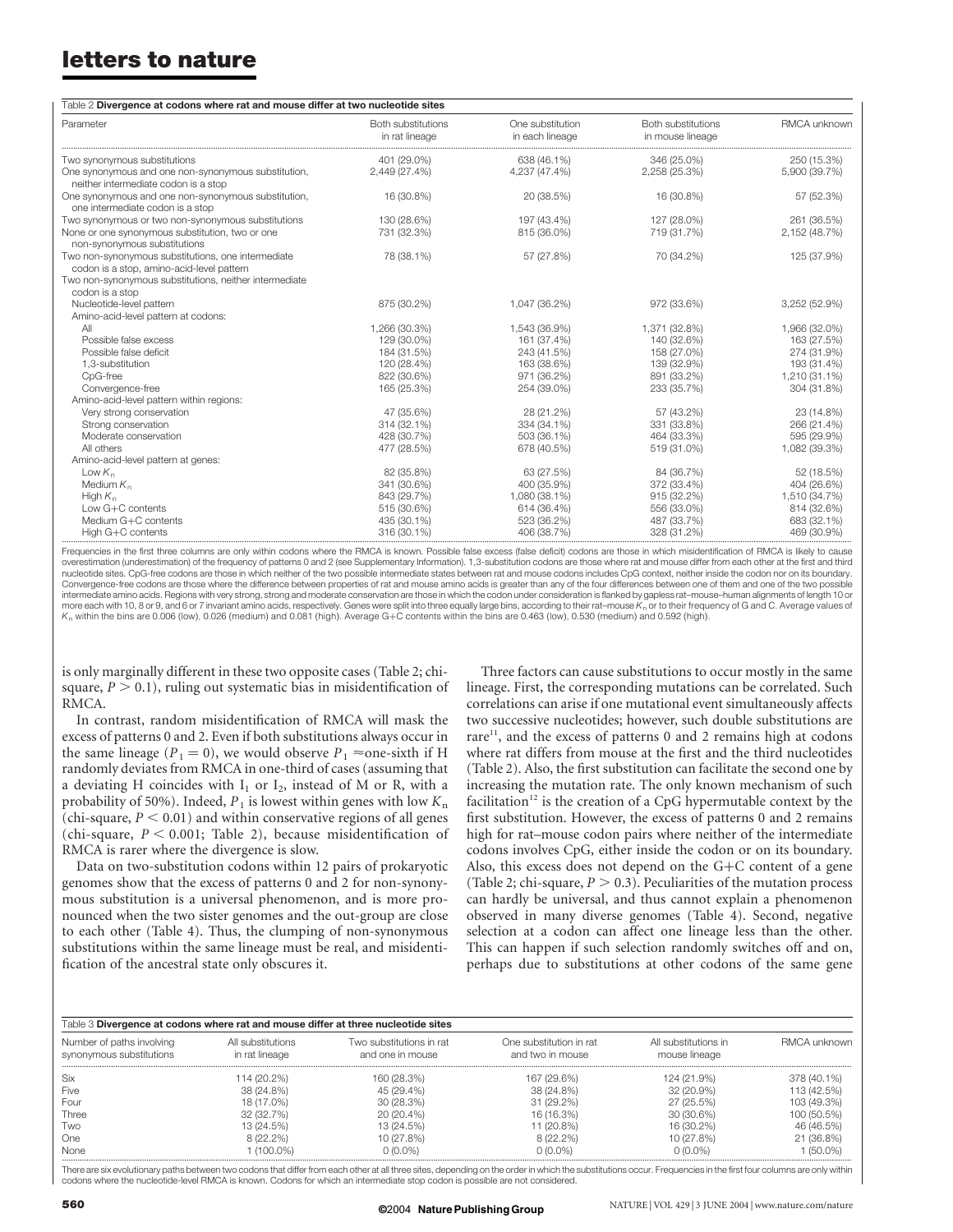| Table 4 Patterns of divergence between 13 pairs of genomes |                 |                                        |                                                 |                                                                 |                                                            |                                                                |
|------------------------------------------------------------|-----------------|----------------------------------------|-------------------------------------------------|-----------------------------------------------------------------|------------------------------------------------------------|----------------------------------------------------------------|
| Taxon                                                      | No. of<br>genes | Fraction of amino<br>acid differences* | All codons with<br>synonymous<br>substitutions+ | All codons with<br>non-synonymous<br>substitutions <sup>+</sup> | Synonymous<br>substitutions at<br>two-substitution codons± | Non-synonymous<br>substitutions at<br>two-substitution codons‡ |
| Muridae                                                    | 9.390           | 4.3% 11.6% 11.6%                       | 143.955:136.963                                 | 49.194:48.743                                                   | 401:638:346 (84.7%)<br>29.0:46.1:25.0§                     | 1,266:1,543:1,371 (68.0%)<br>30.3:36.9:32.8§                   |
| <b>Bacillus</b>                                            | 2.260           | 3.5% 39.6% 39.5%                       | 18.193:18.065                                   | 4.434:4.175                                                     | 56:128:60 (39.1%)<br>23.0:52.5:24.6                        | 190:172:151 (42.9%)<br>37.0:33.5:29.48                         |
| Bordetella                                                 | 2.878           | 0.4% 1.3% 1.2%                         | 3.361:2.420                                     | 2.066:1.210                                                     | 1:0:0 (100.0%)<br>100.0:0.0:0.0                            | 36:3:79 (92.2%)<br>30.5:2.5:67.0§                              |
| <b>Buchnera</b>                                            | 421             | 20.2% 35.2% 35.2%                      | 7,932:7,576                                     | 6,187:6,186                                                     | 67:140:72 (70.6%)<br>24.0:50.2:25.8                        | 380:484:408 (50.3%)<br>29.9:38.1:32.1§                         |
| Chlamydia                                                  | 802             | 11.0% 31.5% 31.4%                      | 22.215:21.908                                   | 7.088:6.835                                                     | 275:502:263 (53.9%)<br>26.4:48.3:25.3                      | 224:255:296 (42.9%)<br>28.9:32.9:38.28                         |
| Fscherichia                                                | 3.590           | 1.2% 3.4% 3.1%                         | 25.412:21.197                                   | 7.151:4.116                                                     | 255:41:88 (95.5%)<br>66.4:10.7:22.98                       | 419:56:164 (91.5%)<br>65.6:8.8:25.78                           |
| Helicobacter                                               | 994             | 3.0% 42.7% 42.8%                       | 4.500:4.954                                     | 1.478:1.606                                                     | 16:43:19 (24.5%)<br>20.5:55.1:24.4                         | 50:74:47 (36.7%)<br>29.2:43.3:27.5                             |
| Pseudomonas                                                | 2.714           | 16.9% 26.0% 25.3%                      | 93.293:67.191                                   | 45.116:40.321                                                   | 207:190:81 (65.7%)<br>43.3:39.8:17.0§                      | 3,422:1,927:3,220 (59.2%)<br>39.9:22.5:37.6§                   |
| Pyrococcus                                                 | 1.413           | 13.7% 20.1% 20.4%                      | 43.107:48.275                                   | 17.067:18.063                                                   | 365:698:390 (59.6%)<br>25.1:48.0:26.8                      | 845:705:1,099 (66.1%)<br>31.9:26.6:41.58                       |
| Salmonella                                                 | 2.760           | 0.8% 12.4% 12.5%                       | 9.230:9.147                                     | 2.276:2.466                                                     | 52:35:37 (80.0%)<br>41.9:28.2:29.88                        | 172:37:67 (81.9%)<br>62.3:13.4:24.38                           |
| Staphylococcus                                             | 1.873           | 0.5% 23.5% 23.5%                       | 2.131:2.163                                     | 812:712                                                         | 5:5:5 (60.0%)<br>33.3:33.3:33.3                            | 32:17:15 (62.1%)<br>50.0:26.6:23.48                            |
| Streptococcus                                              | 1.197           | 0.7% 27.3% 27.2%                       | 1.779:1.802                                     | 732:638                                                         | 6:16:9(60.8%)<br>19.4:51.6:29.0                            | 12:16:11 (50.0%)<br>30.8:41.0:28.2                             |
| Vibrio                                                     | 796             | 0.7% 21.7% 21.7%                       | 2.258:2.339                                     | 400:435                                                         | $6:15:4(61.0\%)$<br>240.600160                             | $8:9:6(46.0\%)$<br>34.8:39.1:26.1                              |

The following triplets of genomes were analysed, with sister genomes shown in parentheses. Muridae: (Rattus norvegicus, Mus musculus), Homo sapiens; Bacillus: (B. cereus ATCC 14579, B. anthracis strain Ames), B. subtilis subtilis strain 168; Bordetella: (B. parapertussis, B. bronchiseptica RB50), B. pertussis Tohama I; Buchnera: (B. aphidicola strain APS, B. aphidicola strain Sq), B. aphidicola strain Sq), B. aphi Bp; Chlamydia: (C. trachomatis, C. muridarum), C. caviae GPIC; Escherichia: (E. coli O157:H7, E. coli K12), E. coli CFT073; Helicobacter: (H. pylori 26695, H. pylori J99), H. hepaticus ATCC 51449; Pseudomonas: (P. syringae pv. tomato strain DC3000, P. putida KT2440), P. aeruginosa PAO1; Pyrococcus: (P. horikoshii, P. abyssi), P. furiosus DSM 3638; Salmonella: (S. typhimurium LT2, S. enterica enterica serovar Typhi Ty2), Shigella flexneri 2a strain 301; Staphylococcus: (S. aureus aureus Mu50, S. aureus aureus MW2), S. epidermidis ATCC 12228; Streptococcus: (S. pyogenes M1 GAS, S. pyogenes MGAS315), S. agalactiae NEM316; Vibrio: (V. vulnificus YJ016, V. vulnificus CMCP6), V. parahaemolyticus RIMD 2210633.

\*Fraction of mismatches in alignments of orthologous proteins between sister genome 1 and sister genome 2, sister genome 1 and the out-group, and sister genome 2 and the out-group, respectively. †Total number of codons at which at least one synonymous, or at least one non-synonymous, substitution occurred in the first and the second sister lineage after their divergence.

‡Data on two-substitution codons where both substitutions were either synonymous or non-synonymous. The top line shows the number of codons where both substitutions occurred in sister lineage 1, one substitution occurred in each lineage, and both substitutions occurred in lineage 2, respectively. The fraction of codons for which the out-group reveals the last common ancestor is given in<br>parentheses. The bottom lin

§Significance of deviation from 25:50:25 ( $P < 0.01$ ).

(covarion model $13,14$ ) or of other genes. However, quantitative analysis of fluctuating negative selection shows that it is unlikely to generate the observed excess of patterns 0 and 2 (Supplementary Fig. 2).

The third (and the only remaining) explanation is positive selection. One possibility is that at a two-substitution codon, the first substitution was slightly deleterious and only the successive, compensatory substitution was advantageous. Such situations can be expected when the amino acid encoded after two substitutions is more similar to the original one than the amino acid encoded after the first substitution. We tested this possibility by only considering those two-substitution codons where the difference in properties (according to Miyata matrix<sup>15</sup>) between amino acids encoded by M and R is greater than any of the differences between amino acids encoded by  $I_1$  and M,  $I_1$  and R,  $I_2$  and M, and  $I_2$  and R. The excess of patterns 0 and 2 at such convergence-free codons was essentially the same as at other codons (Table 2; chi-square,  $P > 0.2$ ).

Thus, positive selection usually favours every successive nonsynonymous substitution at a codon. Indeed, when selection favours a new amino acid, there is no reason why this amino acid should always be reachable by just a single nucleotide substitution. This positive selection is probably different between the rat and mouse lineages, as identical selection would lead to homoplasy and their parallel evolution. However, the overall rate of evolution of a protein is principally determined not by positive selection but by selective constraint, because the combined excess of patterns 0 and 2 is the highest for slowly evolving proteins (Table 2).

A rather small (3–4%) excess of patterns 0 and 2 exists even when one (chi-square,  $P < 0.001$ ) or both (chi-square,  $P < 0.005$ ) substitutions at a two-substitution codon were synonymous (Table 2). Such excesses are also present in several pairs of bacterial genomes

NATURE | VOL 429 | 3 JUNE 2004 | www.nature.com/nature 62004 **Nature Publishing Group** 

(Table 4). This is consistent with very weak selection on silent sites in mammalian $16,17$  and in bacterial<sup>2</sup> genomes.

To generate the observed excesses of two-substitution codons with patterns 0 and 2, and of three-substitution codons with patterns  $\alpha$  and  $\delta$ , positive selection must act on a substantial fraction of non-synonymous substitutions at these codons. As there were over 2,500 of such substitutions in 9,390 genes, and the total number of amino acid replacements between mouse and rat is approximately 25 per protein (Table 4), the fraction of replacements driven by positive selection is at least about 0.5%. A tendency of neighbouring amino acid replacements to occur within the same lineage, which slowly declines when the distance between them increases (Supplementary Fig. 1), suggests that positive selection also affects some one-substitution codons. Thus, the overall contribution of positive selection may be considerably higher<sup>4-9,18</sup>.  $\Box$ 

#### Methods

#### Analysis of alignments

Human, mouse and rat coding sequences were obtained from version 32 of the human genome<sup>19</sup>, version 30 of the mouse genome<sup>20</sup> and version 2 of the rat genome<sup>21</sup> from the National Center for Biotechnology Information (NCBI). Orthologues were identified according to the two-directional best-hit approach tailored for three species<sup>22</sup> using protein BLAST<sup>23</sup>. Alignments of the amino acid sequences for each of the orthologue triplets were made using ClustalW<sup>24</sup> and reverse transcribed to get the nucleotide triple alignments.  $K_s$  and  $K_n$  were estimated using pairwise nucleotide alignments taken from the triple alignments for mouse–rat, mouse–human and rat–human pairs using the codeml program of the PAML package<sup>25</sup>. To eliminate erroneous alignments and nonorthologous gene triplets, those triplets that showed  $K_{\rm n}$   $>$  0.2 and/or  $K_{\rm s}$   $>$  0.45 in the mouse–rat comparison were removed from the analysis. To eliminate erroneous regions of alignments, which may originate from errors in genome assemblies or annotations, we only analysed those codons that were flanked by gapless alignments of length ten or more with at least five amino-acid matches between rat and mouse sequences (on each side) and at lease three matches between human and rat and/or mouse sequences. Difference between a pair of amino acids was taken as the corresponding term from Miyata matrix of